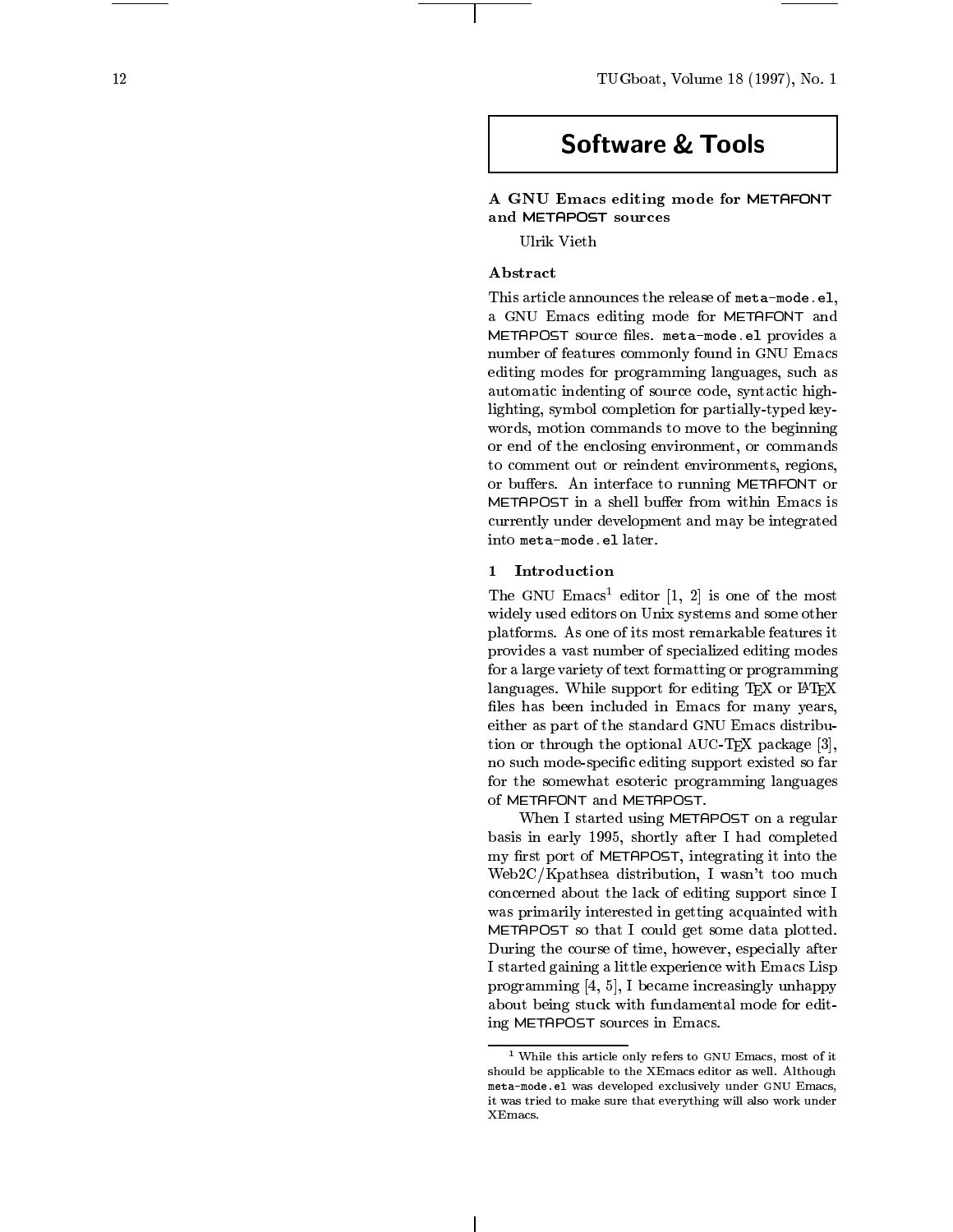So it happened one day in January 1997 that I began asking myself (and also our local Emacs guru) what it would take to write a new major mode for editing METAFONT or METAPOST sources. After consulting the GNU Emacs Lisp Manual [5] the task turned out to be simpler than expected and pretty much straightforward. On the following weekend, when I had some spare time, I sat down to begin writing what was to become meta-mode.el. By coincidence, it happened to be February 1, 1997, exactly twenty years after the day on which genesis of TEX took place according to Don Knuth's own account.<sup>2</sup> I suppose I couldn't have chosen a better — mo date to embark on this project nor a better way to celebrate this very special anniversary . . .

# 2 Overview of meta-mode.el

# 2.1 Installation

From the technical point of view meta-mode.el is a contributed Emacs Lisp package that first needs to installed in a place where it can be found by Emacs, i. e. either in a personal or system-wide Emacs Lisp library directory listed in the load-path variable. To activate the features provided in meta-mode.el the package then needs to be loaded, which is most easily arranged for by adding a few lines of Lisp code like these

```
(autoload 'metafont-mode "meta-mode"
  "Major mode for editing Metafont sources" t)
(autoload 'metapost-mode "meta-mode"
  "Major mode for editing MetaPost sources" t)
(setq auto-mode-alist
       (\text{append } '(\text{``\texttt{\\.mf\texttt{\\}''' \texttt{...} metafont-mode})("\\.mp\\'" . metapost-mode))
                auto-mode-alist))
```
to the personal or system-wide Emacs startup file to have meta-mode.el autoloaded at the first time a METAFONT or METAPOST source file is opened.

# 2.2 Initialization

Once meta-mode.el is loaded, the above code has the effect of invoking an Emacs Lisp function called metafont-mode or metapost-mode whenever a '.mf' or '.mp' file is loaded, which then proceeds to set up everything necessary when entering the new editing mode. Much of this initialization code is actually identical for both METAFONT and METAPOST mode as far as it concerns routine tasks needed for every Emacs editing mode, such as setting up a syntax table or installing a keymap and a pull-down menu for the mode-specific functions. However, it 13

turned out to be necessary to have two separate initialization functions to be able to take care of subtle differences between the two modes, most notably, perhaps, when it comes to the list of known symbols for the completion function or the list of shell commands to generate proof sheets.

Following the usual Emacs conventions, both of these initialization functions provide hook variables metafont-mode-hook and metapost-mode-hook to allow adding extra setup or customization code to the individual modes if desired. In addition, there is also a meta-common-mode-hook that applies to both modes as well as a meta-mode-load-hook that is evaluated when meta-mode.el is first loaded.

Once the general framework for a major mode is in place, adding more features and mode-specific functions becomes relatively easy since they can be conveniently added one by one as needed. The functionality currently implemented in meta-mode.el can be summarized in the following areas:

- automatic indenting of source code code
- $s_{\rm s}$  is the form  $\sim$  form  $\sim$  (a.k.a. form form form form  $\sim$
- completion for particularly-typed keywords and
- other miscellaneous editing functions and the contract of the contract of the contract of the contract of the c

Additional functionality for running METAFONT or METAPOST and related commands for producing proof sheets in a shell buffer from within Emacs is currently under development and may be included into meta-mode.el later. At present, a preliminary test version is implemented in a separate Emacs Lisp package, tentatively called meta-buf.el, which may be integrated with meta-mode.el by making clever use of the various hook variables discussed above. For example, the load hook may be used to load meta-buf.el at the same time meta-mode.el is loaded while the common mode hook may be used to make the functions provided in meta-buf.el available in the keymap.

#### 2.3.1 Indentation

The default keymap used in meta-mode.el maps the TAB key to a function that reindents the current line using an appropriate indent level computed automatically. Furthermore, the RET key also reindents the current line before jumping to the appropriate indent level on the next line. This allows you to blindly type arbitrary META<sup>3</sup> code, terminating each line with RET as you type, and get a nicely

<sup>-</sup> Donald E. Knuth, *The Errors of TEX*, reprinted as an Chapter 10 of Literate Programming, p. 249.

 $^{\circ}$  We will henceforth use the term "META" whenever we discuss features that are applicable to both METAFONT and METAPOST.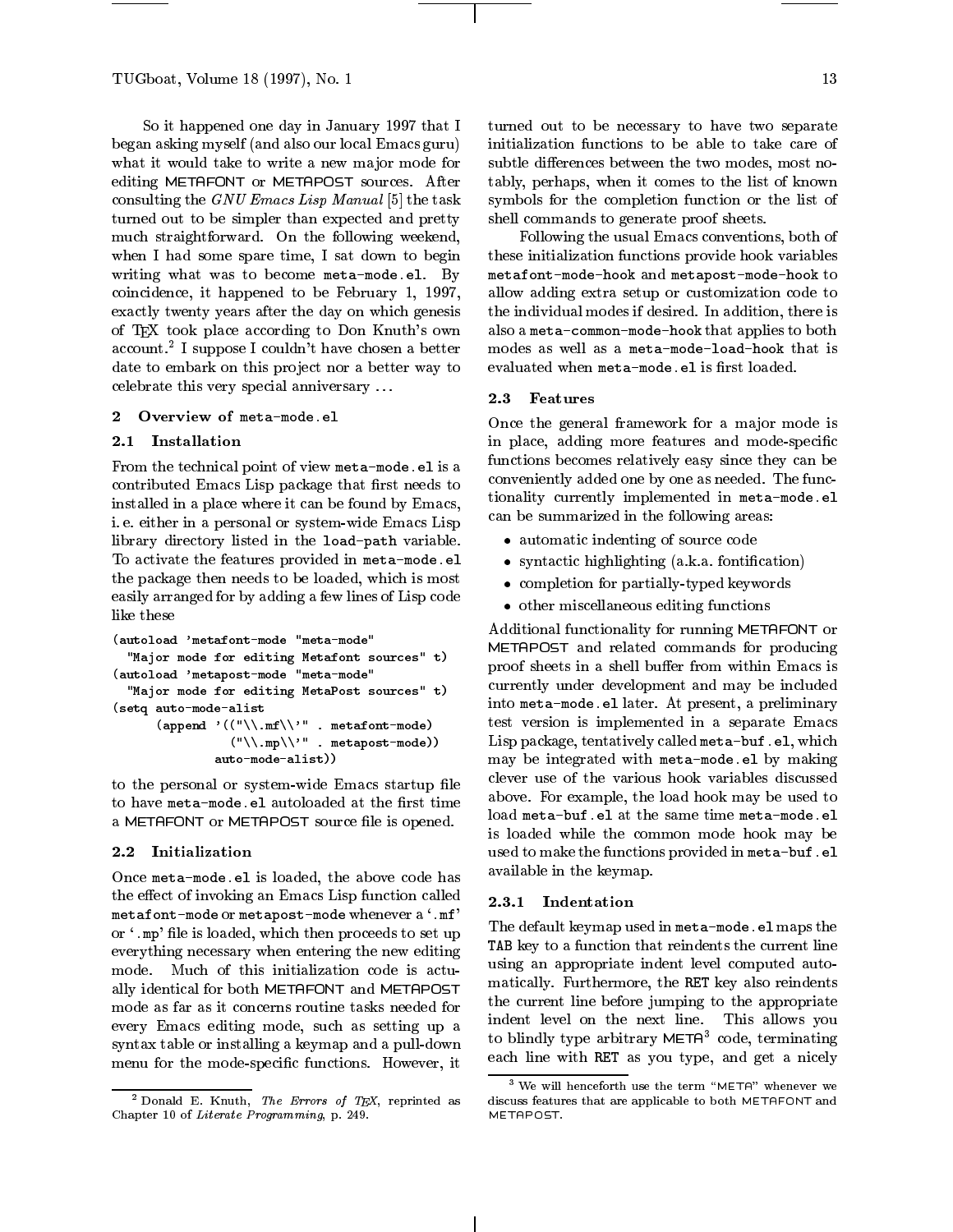indented source file from which the grouping level and the control flow of conditionals and loops is immediately apparent.

At present, meta-mode.el recognizes all standard META language constructs, including if  $\dots$  fi. for ... endfor and def... enddef blocks, as well as common variants like forever, forsuffixes, vardef, or even mode\_def. In addition, it also recognizes standard macros introducing block structures such as beginchar ::: endchar in METAFONT as well as beginfig...endfig and begingraph...endgraph in METAPOST.

Furthermore, occurrences of begingroup and endgroup are also considered, although this might actually be the wrong thing to do if these are used unbalanced across different macro definitions. Users should therefore be aware that it may occasionally be necessary to adjust the indentation of their source files manually in some unusual cases.

Much of the Emacs Lisp code used in the indentation function in meta-mode.el was adopted from AUC-TFX's latex.el, which actually had a somewhat simpler job since it only had to look out for  $\begin{bmatrix} \beta & \beta \end{bmatrix}$  for  $\begin{bmatrix} \alpha & \beta \end{bmatrix}$ while we have to handle a wider variety of META language constructs. Nevertheless, most of the AUC- TEX code could be put to a very good use. For example, the code that previously used to outdent \items could be adapted to handle occurrences of elseif and else within if ... fi blocks. It would have been possible to apply the same logic to exitif and exitunless in the middle of forever... endfor blocks, but this idea was rejected since it appeared too different from common coding style.

In any event, meta-mode.el allows easy customization of the kinds of META language constructs recognized by modifying the default regular expressions, either by using M-x edit-options or by writing a few lines of Lisp code to put in the personal  $\tilde{\ }$  / emacs startup file. Some familiarity with Emacs regular expressions will be unavoidable, however, to customize meta-mode.el at this level.

#### 2.3.2 Fontication

Font Lock mode is a minor mode provided in GNU Emacs which allows modication of the appearance of a variety of major editing modes for different programming or text formatting languages. The basic idea is to have a number of differently colored text faces, which are used to highlight various language elements consistently throughout all editing modes, such as keywords, function or variable names, references to external filenames, etc. In addition, certain language elements are also highlighted on the basis of their syntactic properties, such as comment lines or quoted strings.

Since Font Lock mode is an optional package it needs to be loaded and activated first. With recent versions of GNU Emacs this has become very easy, as it is possible to turn on Font Lock mode as well as optional Font Lock support packages globally with just two lines of Lisp code:

(global-font-lock-mode t) (setq font-lock-support-mode 'lazy-lock-mode)

Once Font Lock mode is globally activated like this, it will automatically apply to any new editing mode that supports it. In order to take advantage of fontication when writing a ma jor mode such as meta-mode.el, it suffices to set up a few syntactic variables and put together a list of regular expressions that match the various language elements we wish to have highlighted.

While putting together a regular expression to match a list of keywords is fairly easy, writing good patterns to match macro definition headers presents quite a challenge since we have to cope with the rich variety of language constructs that are available in the META languages. For instance, we have to be aware that there are not only straightforward unary macro definitions introduced by def or vardef, in which the name of the function follows immediately after the definition keyword, but also binary operator macro definitions introduced by primarydef, secondarydef, or tertiarydef, in which the name of the function is embedded in between the parameter arguments. Furthermore, function or variable names don't necessarily have to consist of alphabetic characters or underscores; they might just as well consist of non-word symbols such as `\$' or `@' or operator symbols such as `\*\*' or `&&'.

If this isn't enough, another complication arises when it comes to parsing seemingly straightforward variable declarations that involve a list of commaseparated arguments of arbitrary length. To handle this case a simple regular expression isn't enough; instead, it is necessary to write a special-purpose utility function to match the arguments.

While all this has caused many headaches during the development of meta-mode.el, it appears that the Font Lock patterns currently implemented are good enough to handle most common cases, as can be veried by loading plain.mf or plain.mp into GNU Emacs and turning on fontification.

Finally, it should be noted that there was one more case that required special attention, namely TFX code embedded in between  ${ \bf btex} \ldots$ .etex or verbatimtex ... etex in METAPOST sources.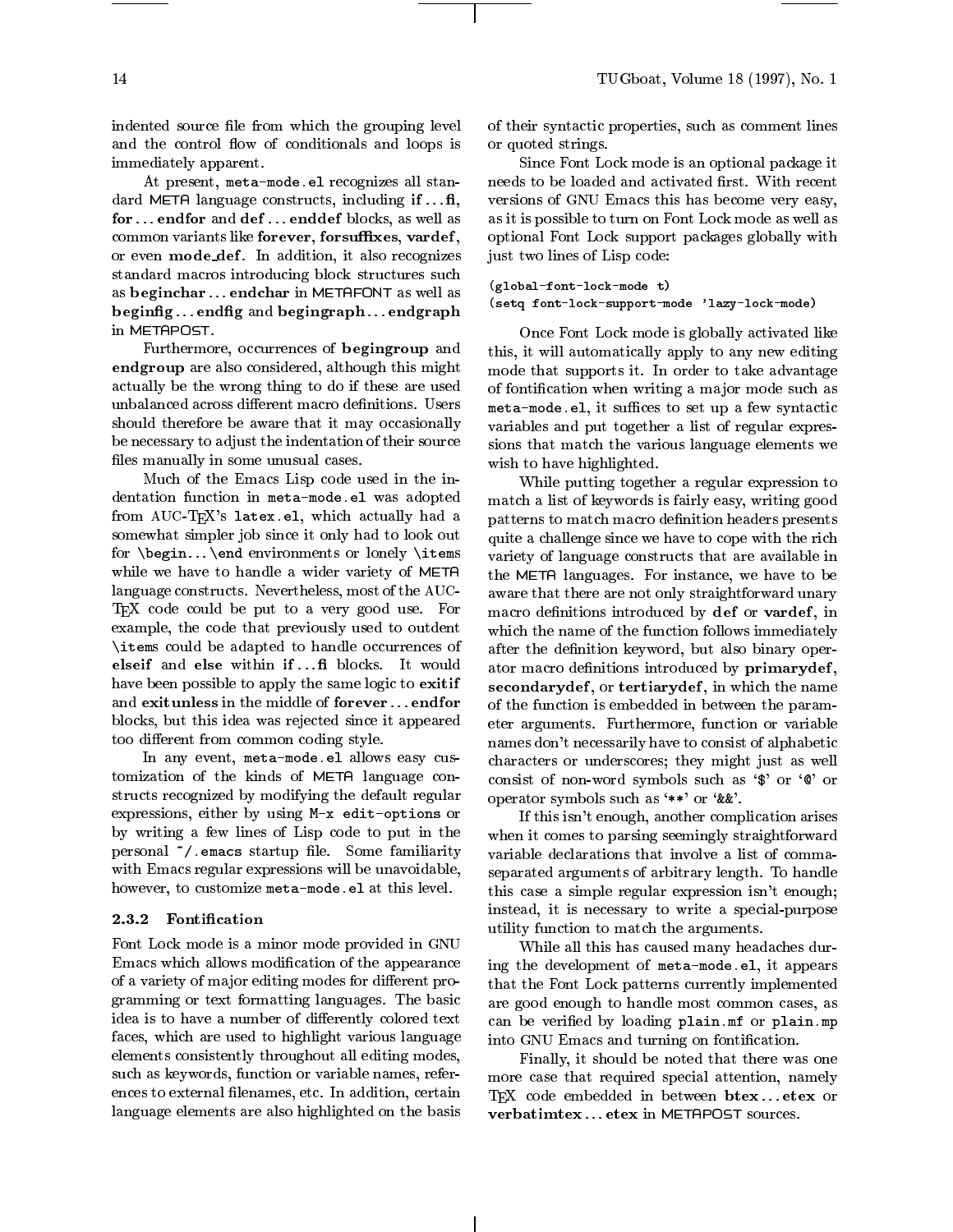From the point of view of syntactic highlighting it seemed best to treat this embedded TEX code just like a quoted string as it isn't interpreted in any way by METAPOST itself, but just passed on to MakeMPX for typesetting. However, to ensure proper parsing this interpretation also made it necessary to retain the meaning of escape character for the backslash, although this doesn't agree with its usual meaning of relax in the META languages.

# 2.3.3 Symbol Completion

Automatic completion of partially-typed keywords or filenames is a concept found throughout most parts of GNU Emacs as well as in some modern Unix shells. The basic idea is to save keystrokes by allowing one to type just the first few letters and perform completion on pressing M-TAB, resulting in partial completion and a display of all possible matches if no unique match is found.

An appreciable side-effect of symbol completion is that it provides a way of spell checking keywords in a programming language, which helps to avoid some of the most annoying compilation errors.

To implement symbol completion when writing a new major mode it takes two things: a completion function that does the actual job, and a list of known symbols that are offered for completion.

As for the completion function implemented in meta-mode.el, there is little to say. It was directly adopted from AUC-TEX's latex.el, but the framework was considerably simplified since it appeared<br>unpercovering sumport multiple completion lists for 2.3.4 unnecessary to support multiple completion lists for different kinds of symbols in META mode, whereas it did make sense to have them in LATFX mode.

As for the list of known symbols, there is a slightly more interesting story to tell: The idea was to have one comprehensive list of symbols for each of METAFONT and METAPOST which should include all primitives and macros defined in plain.mf or plain.mp, optionally augmented by the macros defined in standard packages, such as graph.mp or boxes.mp in the case of METAPOST. So what's the best method to get a complete list of primitives? The answer is simple: Use the source, Luke!

I eventually ended up with a little bit of Unix shell hackery along the lines of

```
\text{\$} grep '<sup>o</sup>primitive("[a-zA-Z]*"' {mf,mp}.web \
    sed 's/primitive(\("[a-zA-Z]*"\).*/\1/' \
```

```
| sort > {mf,mp}_prim.list
```
to extract the information about primitives directly from the WEB sources. Unfortunately, extracting the corresponding information from the macro definition headers in plain.mf and plain.mp didn't work out quite as well and required a little editing to fix up the extracted list, but this didn't matter too much since it had to be done only once anyway.

In any case, the resulting completion lists in meta-mode.el should be fairly comprehensive and might actually serve to give a good overview of what commands are available. Thus, if you ever wanted to know what tracing options exist, just type 'trac' followed by M-TAB twice and see for youself. As this example illustrates, typing 'trac' is sufficient to get a partial completion to 'tracing', whereupon typing another one or two letters will be enough to resolve the remaining ambiguities.

In comparison to the completion in AUC-TEX it should be mentioned that meta-mode.el doesn't currently provide any context-sensitive completion, nor does it prompt the user to fill in the arguments where applicable. Instead, it just offers any known symbols for completion that match, regardless of whether they would make any sense in that context. Given the versatility of the completion function, it would certainly be possible to implement some of this by preparing a more involved completion list and some supporting functions if desired, but there are no such plans for the near future. After all, one might reasonably assume that users of METAFONT or METAPOST will be programmers who may be expected to know what they are doing, whereas authors of TEX documents don't necessarily have to be TEX macro programmers, and thus might require a little more help.

### **Miscellaneous Functions**

As usual in Emacs editing modes for programming languages meta-mode.el also provides a small number of basic editing functions that are adapted to the mode-specific semantics. For instance, there are motion commands to move to the beginning or end of the previous or next "environment", or commands to apply the mode-specic indentation function or the standard Emacs comment-region function to each line in an "environment", a region, or a buffer.

As for what kinds of META language elements constitute an "environment", a somewhat different set of regular expressions is used than in the indentation function. Only the outermost block structures such as beginchar...endchar in METAFONT or beginfig...endfig in METAPOST are taken into account for this purpose, whereas conditionals and loops are disregarded. In addition, definition blocks such as  $\operatorname{\mathbf{def}}\nolimits...\operatorname{\mathbf{enddef}}\nolimits$  and variants thereof are also considered as defining an "environment" for the convenience of editing more extensive macro packages. However, this may lead to problems if local macro definitions are nested inside beginchar ... endchar